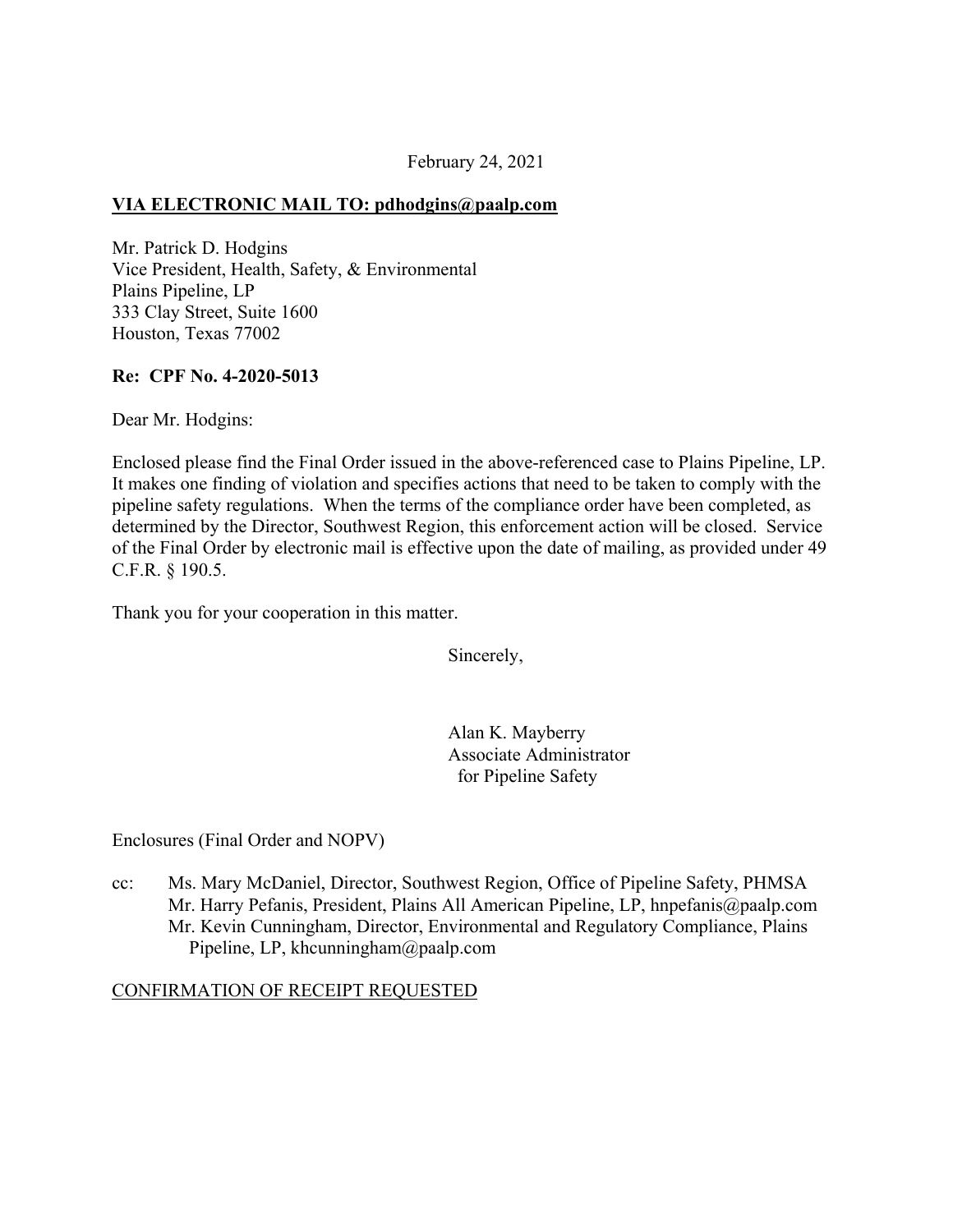### **U.S. DEPARTMENT OF TRANSPORTATION PIPELINE AND HAZARDOUS MATERIALS SAFETY ADMINISTRATION OFFICE OF PIPELINE SAFETY WASHINGTON, D.C. 20590**

**)** 

**)** 

**)** 

**)** 

**In the Matter of )** 

**Plains Pipeline, LP, ) CPF No. 4-2020-5013 a subsidiary of Plains All American Pipeline, LP, )** 

**Respondent. )** 

#### **FINAL ORDER**

On November 5, 2020, pursuant to 49 C.F.R. § 190.207, the Director, Southwest Region, Office of Pipeline Safety (OPS), issued a Notice of Probable Violation (Notice) to Plains Pipeline, LP (Plains or Respondent), a subsidiary of Plains All American Pipeline, LP. The Notice proposed finding that Respondent had violated one of the pipeline safety regulations in 49 C.F.R. Part 195. The Notice also proposed certain measures to correct the violations. Respondent did not contest the allegations of violation or the corrective measures.

Based upon a review of all of the evidence, pursuant to § 190.213, I find that Respondent violated the pipeline safety regulation listed below, as more fully described in the enclosed Notice, which is incorporated by reference:

49 C.F.R. § 195.589(c) **(Item 1)** ─ Respondent failed to maintain records in sufficient detail to demonstrate either the adequacy of its corrosion control measures or that corrosion requiring control measures does not exist.

This finding of violation will be considered a prior offense in any subsequent enforcement action taken against Respondent.

### **COMPLIANCE ORDER**

Pursuant to 49 U.S.C. § 60118(b) and 49 C.F.R. § 190.217, Respondent is ordered to take the actions proposed in the enclosed Notice to correct the violation. The Director may grant an extension of time to comply with any of the required items upon a written request timely submitted by the Respondent and demonstrating good cause for an extension. Upon completion of ordered actions, Respondent may request that the Director close the case. Failure to comply with this Order may result in the assessment of civil penalties under 49 C.F.R. § 190.223 or in referral to the Attorney General for appropriate relief in a district court of the United States.